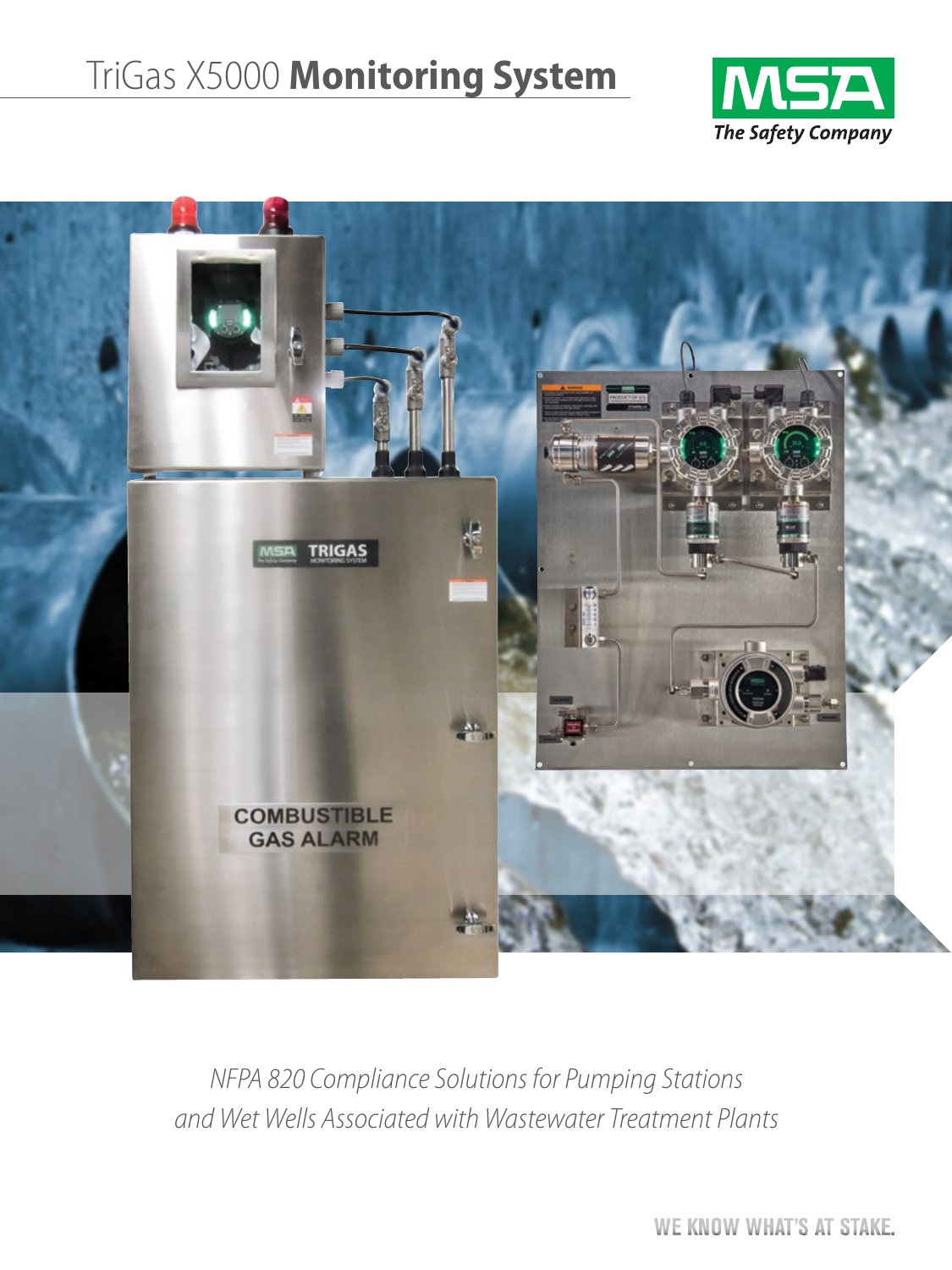*The MSA TriGas X5000 Monitoring System is an integrated combustible gas monitoring product to meet compliance to NFPA 820: Standard for Fire Protection in Wastewater Treatment and Collection Facilities. Achieving NFPA 820 Compliance with TriGas X5000 Monitoring System solutions for pumping stations, lift stations, influent headworks and wet wells associated with wastewater treatment plants that are all subject to flooding is ideal for the TriGas X5000 Monitoring System with sample draw.* 

*The system monitors for combustible gases (i.e. methane (CH₄) or petroleum vapors), hydrogen sulfide (H₂S), and oxygen (O₂). The system is specifically designed for optimum performance while sampling in highmoisture environments and poor access areas. With additional features, the TriGas X5000 Monitoring System also takes into consideration placement in both NEC Class 1, Div. 1 and 2 hazardous classification areas to comply with NFPA 70: National Electric Code and NFPA 497: Recommended Practice for the Classification of Flammable Liquids, Gases, or Vapors and of Hazardous (Classified) Locations for Electrical Installations in Chemical Process Area when standard practice dictates separation of electronics from sources of gas leaks.*

# TriGas X5000 Standard System Description

The standard TriGas X5000 Monitoring System with sample draw consists of three Ultima X5000 Gas Monitor sensors with onboard relays to provide a local alarming system and direct interface to plant control systems. The standard TriGas Monitoring System is single or dual zone (two independent sampling systems) designed for sampling from a NEC Class 1, Div. 2 area with placement in a General Purpose Electrical Classification area. The system is mounted within a single NEMA 4X stainless steel enclosure with viewing window to include:

- Zone 1 (high): single sensor X5000 gas monitor; 0-100% LEL CH<sub>4</sub>
- Zone 2 (low): dual sensor X5000 gas monitor; 0-50 ppm H<sub>2</sub>S and 0-25% O₂
- Two DC pumps for dual zone
- Red strobe
- Buzzer
- Horn silence button
- 4-20 mA/HART output
- Two End-of line water-stop filters
- Power supply
- Explosion-proof heater for freeze protection
- NEMA 4X stainless steel enclosure
- Flashback arrestors
- Common relays



The TriGas X5000 Monitoring System is designed to be able to accept samples from a NEC Class 1, Div. 2 areas from wet wells with open channels that have hazardous classification reduced by the proper amount of air exchanges required.

In addition, the TriGas X5000 Monitoring System has available options to include:

- Capability with added protection to install in NEC Class 1, Division 1 or 2 areas or handle samples from NEC Class 1, Division 1 areas where combustible gas is always present
- Addition of alarm relay contacts to meet needs of more complex alarming logic
- Additional water separator filters



*TriGas X5000 System TriGas X5000 System (Inside Enclosure)*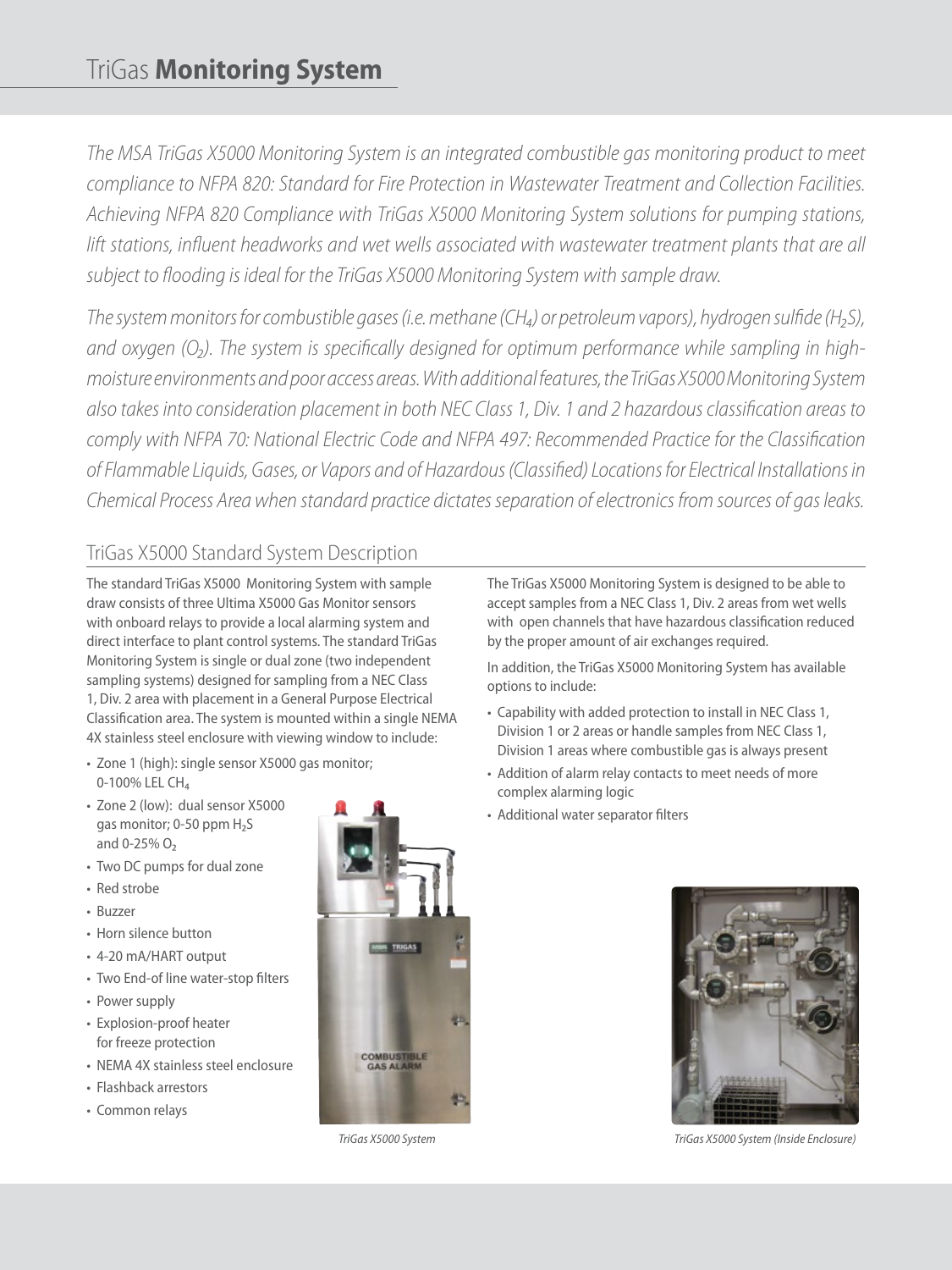



*TriGas Lite Flow Panel*

# TriGas Lite Flow Panel

In pumping station applications where the end-user does not have the need to house TriGas system components within a wallmounted enclosure and only require minimal features, the MSA TriGas Flow Panel (TriGas Lite) can be offered to meet basic NFPA 820 compliance.

The TriGas Lite plate-mounted system can be installed in NEC Class 1, Division 1 and 2 areas and includes the ULTIMA X5000 Gas Monitor(s), DC pump, flow meter, three-way calibration valve and end-line filter.

With additional mounting feet and handle, the TriGas Lite unit can be placed near the confined space entrance, alerting workers as to the confined space's atmospheric conditions. This solution can be used to comply with OSHA: Standard 1910.148 Appendix E Sewer System Entry guidelines when fixed gas monitoring is required.

# Additional Applications

For dry wells and applications where a gas monitoring station is required with use of remote sensors, mounting the ULTIMA X5000 Gas Monitor on a MSA plate assembly with power supply, horns and strobes is an ideal solution to meet site compliance to NFPA 820 standards. The dual remote sensor option of the ULTIMA X5000 Gas Monitor whether mounted in ambient air or ducts can extend to 328 feet away from the transmitter. A complete assembly pre-wired supplied with engineered drawings saves contractor installation costs.



*MSAsafety.com*